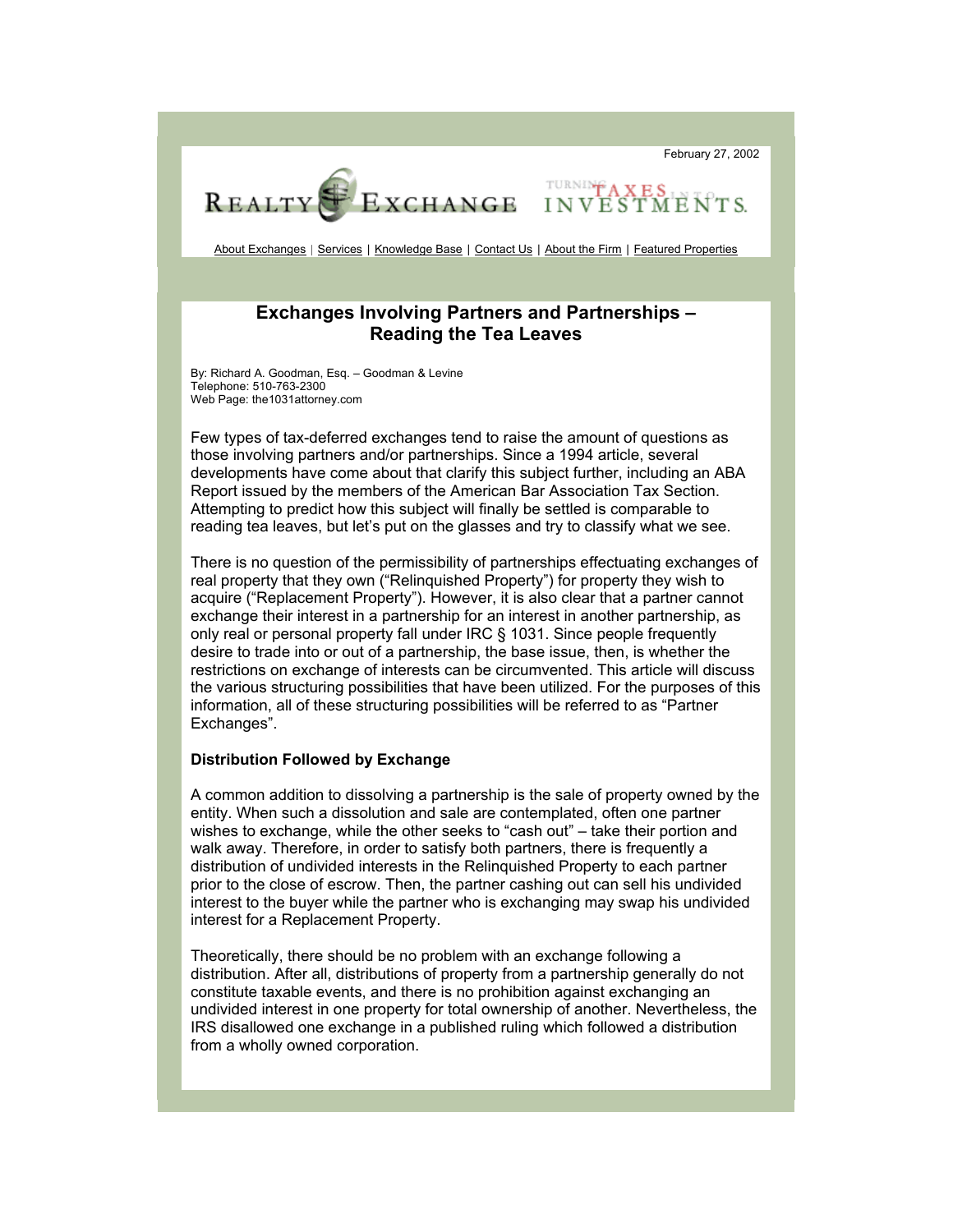this type ("Bolker") was allowed by both the Tax Court and the Ninth Circuit Court of Appeals. In Bolker, a corporation distributed the Relinquished Property to the sole shareholder, who then effectuated a tax-deferred exchange for a Replacement Property. The IRS argued that the shareholder never held the Relinquished Property for a "qualified use", i.e., investment or productive use in trade or business. However, the court ruled that since the shareholder's intention was never to "liquidate the investment or use it for personal pursuits", the property was held for a qualified use.

On the other hand, the IRS successfully attacked an exchange following a distribution of property from a partnership ("Chase"). In this scenario, a limited partnership executed a contract to sell an apartment complex which it owned. However, prior to the close of escrow on the sale of that property, the partnership distributed an undivided common interest in the Relinquished Property to one of its general partners. The general partner then tried to exchange the undivided interest for a Replacement Property of his choosing. The Service disallowed the transaction and this decision was upheld by the Tax Court; the reason being that the purported exchange was treated and accounted for by all parties involved as a sale, including the escrow agent. Of particular notice was that the general partner had held the deed from the partnership to him unrecorded for six months, until shortly before the close of escrow. In addition, the general partner evidently did not notify anyone of his interest in the Relinqushed Property, nor did he negotiate with the buyer on his own behalf. Furthermore, he was not credited with any income or charged with any expenses for the Relinquished Property for his supposed ownership period. Finally, the amount distributed to the general partner from the sale of the Relinquished Property was in fact the amount due him under the original partnership agreement, rather than the corresponding value of his supposed interest in the Relinquished Property.

The ABA Report acknowledges this issue and recommends incorporation of a rule that the qualified use of property by a partnership should be attributed to the partner to whom it is distributed. It reasons that "transferring…Relinquished Property to a partner who does not sell the property…should not bar the satisfaction of the qualified use by the…distributee/partner…The absence of taxpayer intent to liquidate an investment in the subject property…should be recognized as the appropriate standard for satisfying the 'qualified use' test of Section 1031."

# **Exchange Followed by Distribution**

There is an alternative way to structure such exchanges which will accommodate both an exchanging partner and a cashing-out partner in a partnership dissolution: the partnership exchanges the Relinquished Property for the Replacement Property, and then dissolves, allocating the Replacement Property to the exchanging partner and funds to the cashing-out partner.

The Tax Court has actually approved an exchange structured in this manner ("Maloney"). In this situation, a corporation effectuated an exchange, and subsequently distributed the Replacement Property to its shareholders. The Service argued that the exchange should be disallowed because the corporation's qualified use was not within the scope of the regulations; the property was merely bought for distribution. However, the Tax Court upheld the exchange, citing that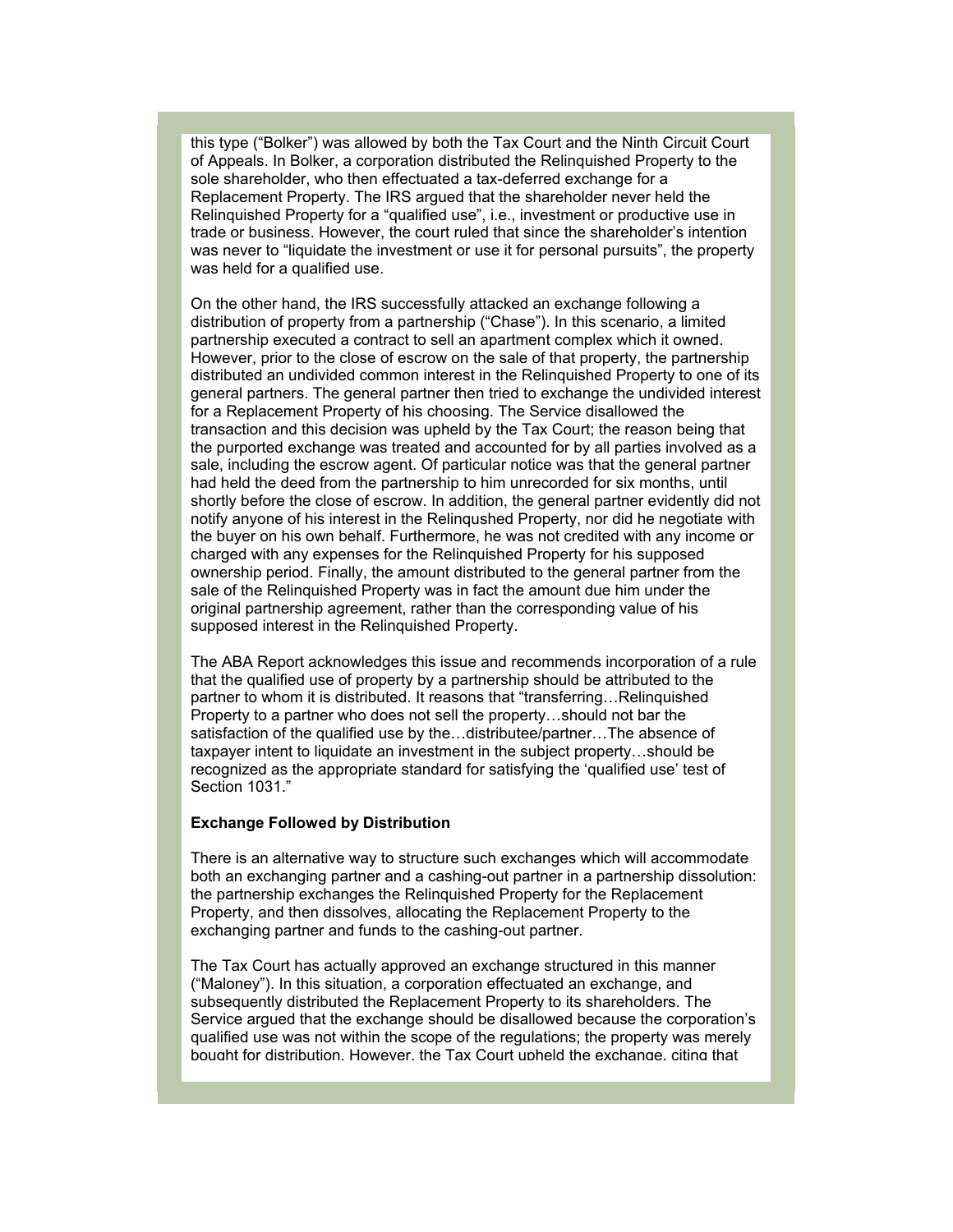later transfer.

The ABA Report addresses this type of exchange as well. It promotes allowing attribution of the partnership's qualified use of the Relinquished Property to the holding of the Replacement Property, notwithstanding the distribution of the Replacement Property to a partner at a later date.

#### **Exchange Followed by Contribution**

Often, an individual desires to effectuate an exchange and then contribute the Replacement Property to a partnership. The IRS has shown in the past they will challenge such transactions; as in one ruling where an exchange was disallowed on the grounds that the exchanger did not hold the Relinquished Property for a "qualified use". However, there is an example where the Tax Court and Ninth Circuit Court of Appeals upheld a case with the same attributes ("Magneson"). The Service contested the exchange, saying that the Replacement Property was not held for investment or use in trade or business. Nevertheless, both courts gave their approval by reason that the "new property is substantially a continuation of the old investment still unliquidated."

The ABA Report deals with this situation by urging the IRS to allow both scenarios to pass through with regard to partnership exchanges.

#### **Partnership Taxation Issues**

The Report also proposes several possibilities with regard to IRC § 1031 and partnership taxation rules that, just by themselves, are extremely complicated. Even though delving into these possibilities is beyond the focus of this article, anyone involved in an exchange should be aware that these rules raise questions that may affect them, depending on their situation.

First is the issue of whether or not the transfer of an interest in a partnership that has already sold its Relinquished Property, but has yet to acquire its Replacement Property, should prevent completion of the exchange. This comes into play because a "technical termination" of a partnership occurs when no less than 50% of the interests in its capital or profits are sold. A technical termination of a partnership causes its assets to be deemed contributed to a new partnership, the interests in which are automatically distributed to the partners left over. Therefore, the question is whether the procurement of Replacement Property by the so-called "new" partnership should be considered to have completed the exchange begun by the "old" partnership. The ABA Report contends that the answer is 'yes', due to the fact that the applicable Treasury regulation has been applied in the past to similar circumstances to prevent technical terminations from causing problematic effects.

The next situation deals with the "special allocation" rules. An allocation of taxable income or loss agreed upon by the partners is allowable only if said allocation has a "substantial economic effect." The ABA Report questions whether it is allowable for partners to specially allocate the gain recognized in an exchange to a partner who is not participating in the exchange, and whose interest in the partnership is about to be dissolved. After examining this situation a couple different ways, the ABA Report expresses that this type of allocation is suitable. Along the same lines,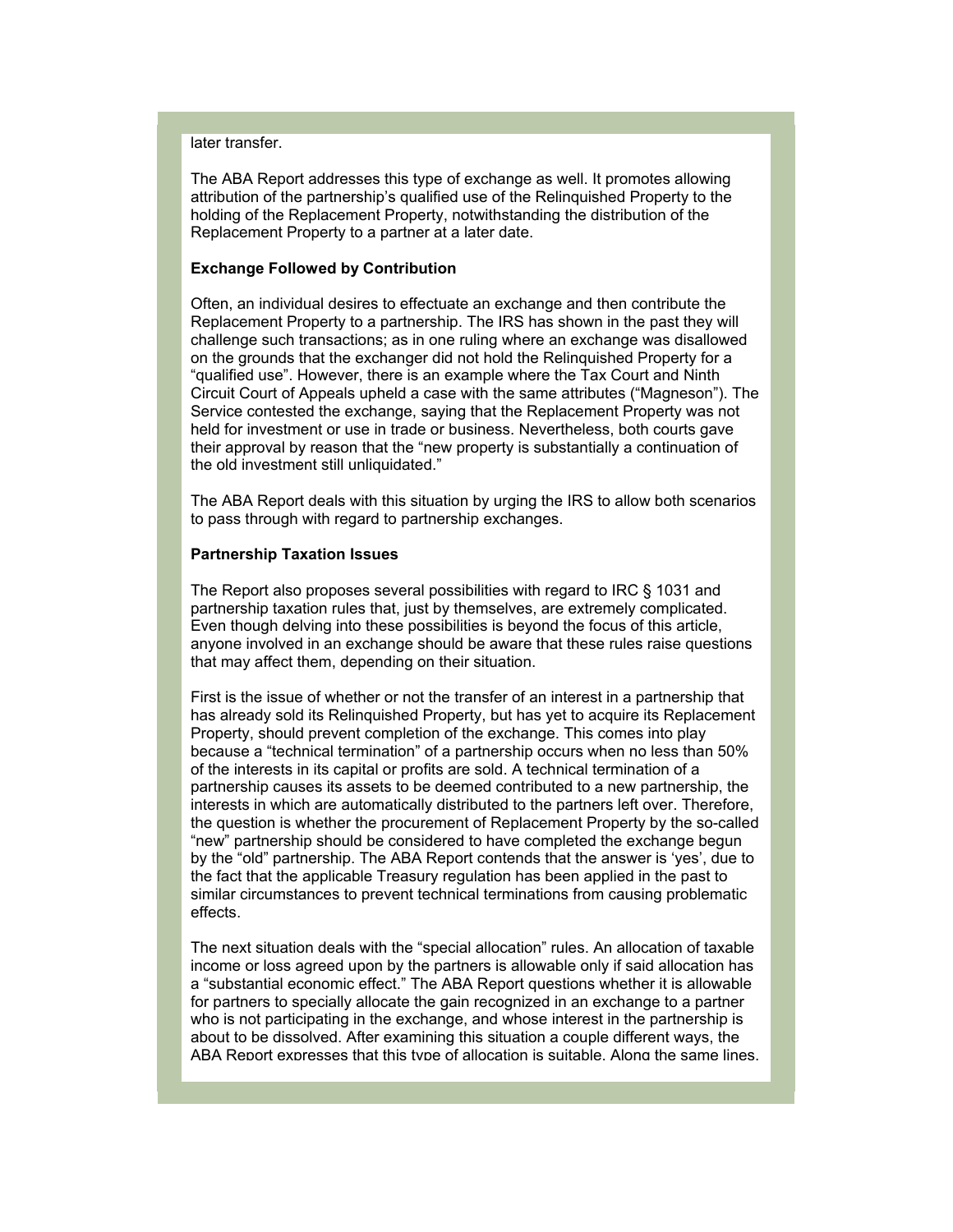exchange should be allotted among the partners when the Relinquished Property was originally contributed by only one of the partners, and therefore has "pre-contribution" gain.

Finally, the last matter dealt with by the ABA Report involves the reduction of liabilities, which results from the partnership's sale of the Relinquished Property. When a partnership transfers encumbered property, the ensuing relief of debt usually results in a constructive distribution of cash to the partners. The question posed here is, when an exchange straddles two tax years, whether the constructive distribution should be considered to have occurred at the end of the first tax year, or only after the receipt by the partnership of the Replacement Property and the associated increase in the partnership's debt in the second tax year. Expectedly, the Report concludes that an exchange should be treated as a single transaction, and that the reduction in debt should not result in an allocation of cash.

#### **Analysis**

It seems that favor is beginning to turn toward Partner Exchanges for several reasons. First, though the court in Chase did not uphold a Partner Exchange, the cases of Bolker, Magneson and Maloney were approved by the Tax Court and the Ninth Circuit Court of Appeals.

Secondly, it looks as though the Service itself is changing. Not only has its stance changed regarding reverse exchanges, but also, recently, any adverse rulings regarding Partner Exchanges have been few and far between. And third, there could be substantial reason to believe the IRS will consider the ABA Report favorably, since they have taken recommendations from the ABA Section of Taxation to heart in the past.

However, Partner Exchanges are still not guaranteed favorable tax treatment. For example, the IRS did not back down on Bolker, Magneson or Maloney; nor did they challenge the cases as "step transactions", which met with raised eyebrows. There is a possibility that a future court could prevaricate that the steps involved in Partner Exchanges, such as the distribution from or contribution to a partnership or the exchange, could actually be construed as an exchange of partnership interest for real property.

In addition, there are other risks associated with Partner Exchanges. For instance, both Magneson and Bolker arose prior to the IRC § 1031 1984 amendment prohibiting exchanges of partnership interests. On top of that, the "related party" rules could be applicable, causing the taxpayer's gain to be recognized. Under these guidelines, an exchange folds and becomes taxable if the related party property in question is disposed of prior to two years after the transaction. Although it is fairly certain that Congress did not anticipate these rules applying to Partner Exchanges, it is not out of the realm of possibility that the IRS could argue the true substance of any exchange structure discussed herein comprises an exchange between the partner and the partnership.

While it is obvious that risk cannot be removed from Partner Exchanges for now, the chances of success for the transaction will be greatly increased if it has true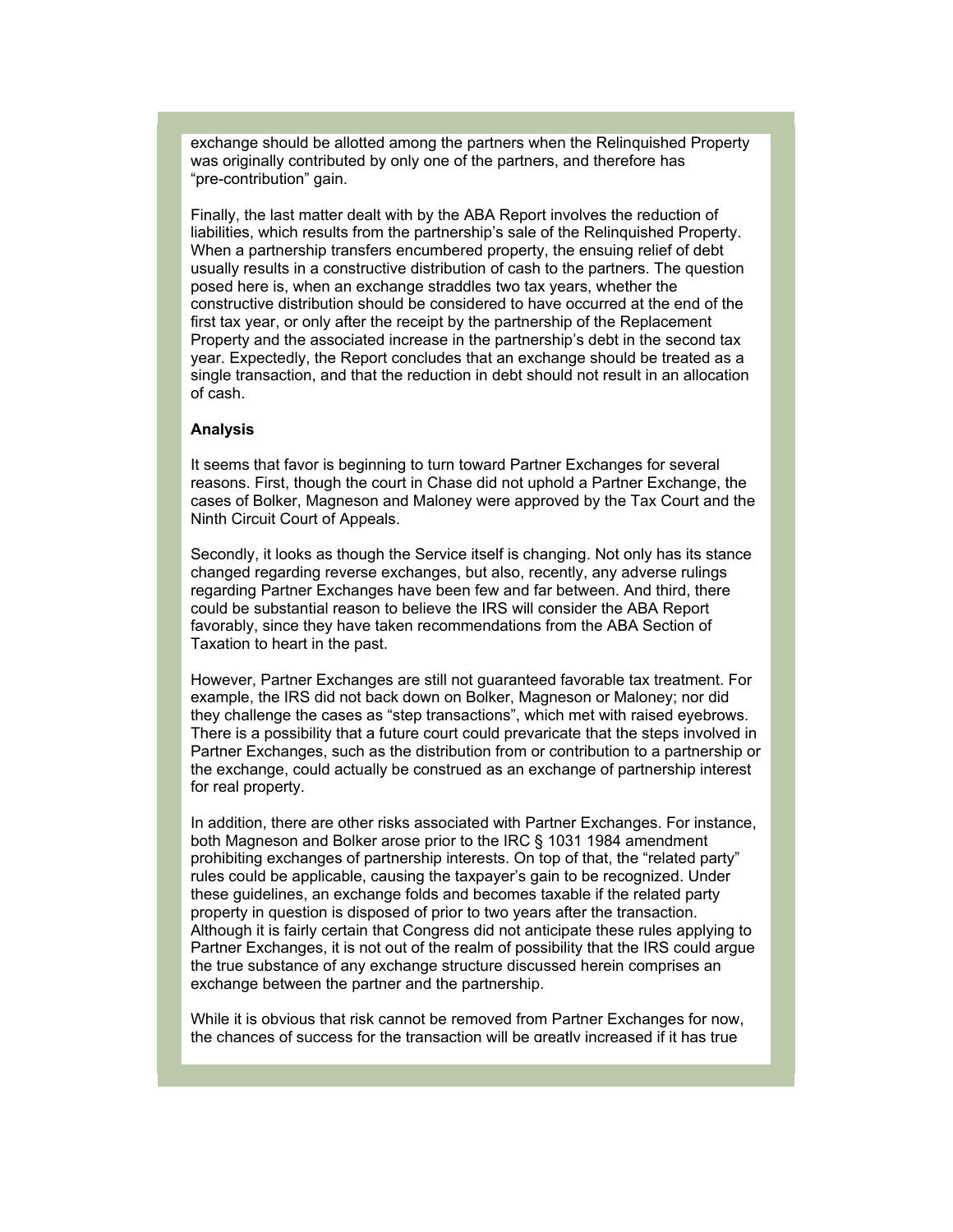distribution followed by an exchange:

- 1. The deed from the partnership to the exchanger should be executed as early as possible, preferably prior to any negotiations with the buyer of the property by the partnership, and it should not be held unrecorded.
- 2. The exchanger should be treated as a true owner of the property distributed for tax and economic purposes, and be credited and charged with any pro rata portion of income or expenses for the property.
- 3. The purchase agreement should be executed by the exchanger on his own behalf, and all documents relating to the transaction should clearly state that he is the owner of the portion of the property and is negotiating on his own.
- 4. The sales proceeds due the exchanger for his portion of the property should be consistent with the property's value, and not the partnership distribution percentage.

# **Conclusion**

**Although it is impossible to predict how Congress, the courts, and the IRS will resolve the outstanding issues regarding Partner Exchanges in the end, the tea leaves can be read to say: "Proceed, but use caution and good common sense."** 

\*The article paraphrased above, "Exchanges Involving Partners and Partnerships – Reading the Tea Leaves" by Richard A. Goodman, Esq. – Goodman & Levine, can be read in its entirety by clicking on our Email Archives selection below.

To e-News Archives Page

To Reference Materials Page

To Subscribe to additional features or To Unsubscribe

Realty Exchange Inc. 821 Baxter Street, Suite 318 Charlotte, NC 28202 (p) 704-342-1031 (f) 704-344-1031 www.rexonline.com

Realty Exchange, Inc. (REI) is a qualified intermediary, not an attorney or accountant, and therefore does not id l t i di REI tif th i tif the set  $\mathbf{f}$